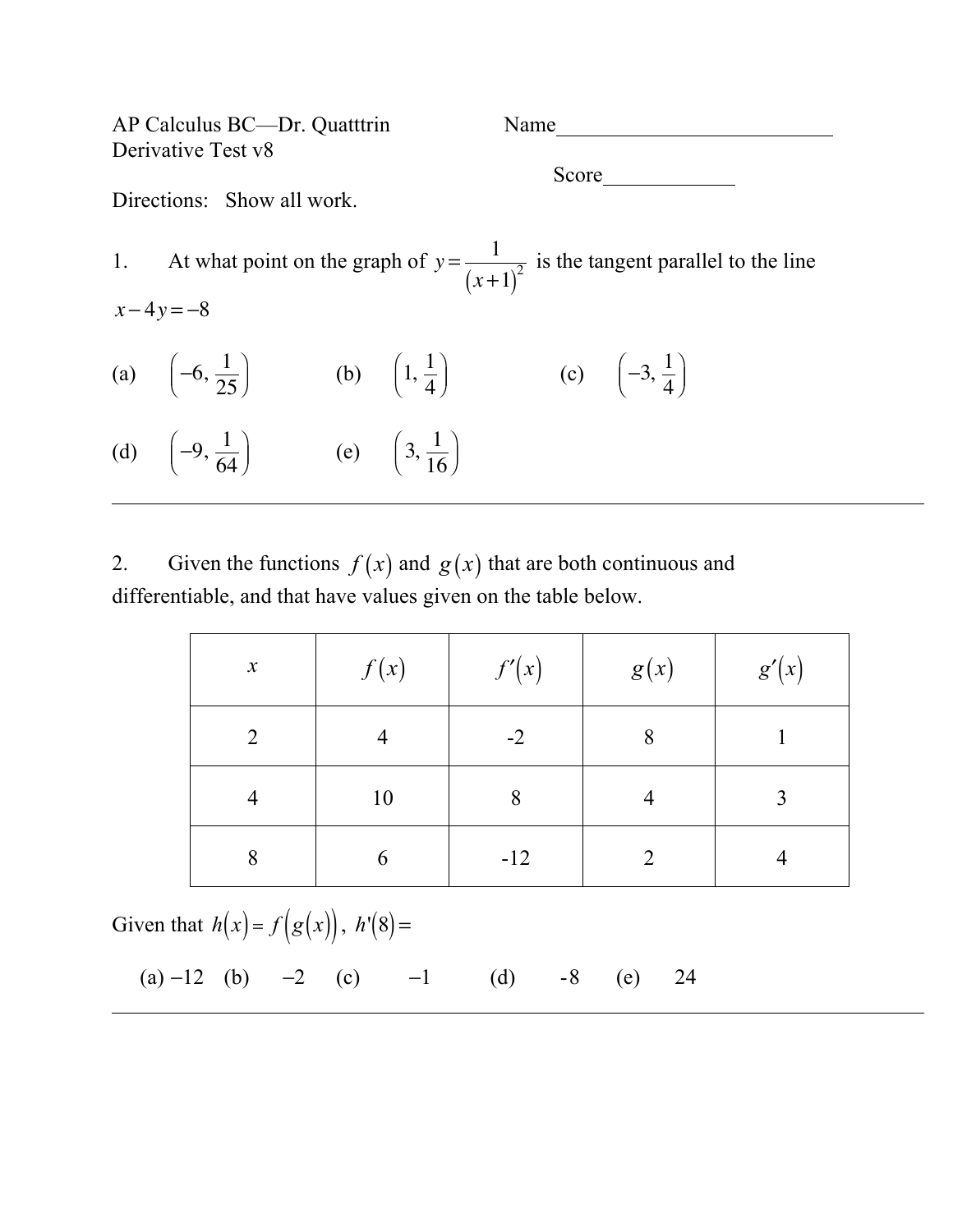3. Let  $y = f(x)$  be the solution to the differential equation  $\frac{dy}{dx} = \frac{4x}{y}$ with the initial condition  $f(0)=1$ . What is the best approximation for  $f(1)$  if Euler's method is used, starting at  $x = 1$  with a step size of 0.5?

a) 1 b) 2 c) 2.5 d)  $\sqrt{5}$  e) 3

4. Which of the following statements must be true?

I. 
$$
\frac{d}{dx}(x\sec^{-1}x) = \sec^{-1}x + \frac{x}{\sqrt{x^2 - 1}}
$$
 II. 
$$
\frac{d}{dx}\left(\frac{3 - 2x}{3x + 2}\right) = \frac{-13}{(3x + 2)^2}
$$
  
III. 
$$
\frac{d}{dx}\ln(1 - x) = \frac{1}{1 - x}
$$
  
(a) I only (b) II only (c) III only  
(d) II and III only (e) I and III (1)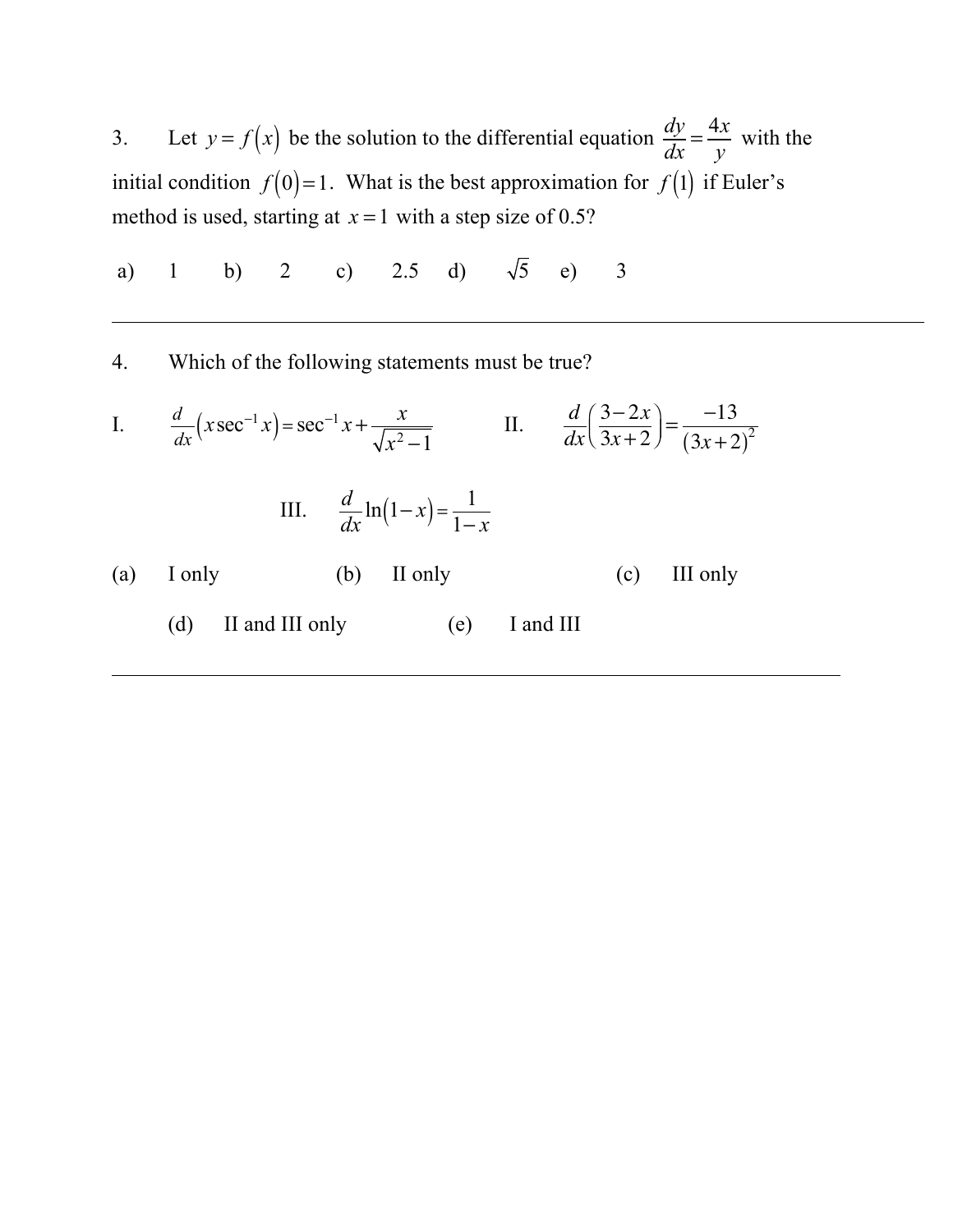5. Assume the volume of a sphere is increasing at  $12 \frac{\text{in}^3}{\text{sec}}$ . When the volume of the sphere is  $36\pi$  *in*<sup>3</sup>, how fast is the surface area increasing?

| a. | 8 |                                                                 |                     | b. | $8\pi$ |       | $c_{\cdot}$ | 6 |                                                                             |  |
|----|---|-----------------------------------------------------------------|---------------------|----|--------|-------|-------------|---|-----------------------------------------------------------------------------|--|
|    |   |                                                                 | d. $\frac{8\pi}{3}$ |    |        | e. 10 |             |   |                                                                             |  |
| 6. |   | The slope of the line tangent to $xy - y^3 + 6 = 0$ at (1,2) is |                     |    |        |       |             |   |                                                                             |  |
|    |   |                                                                 |                     |    |        |       |             |   | a. 0 b. $\frac{2}{11}$ c. $\frac{1}{6}$ d. $\frac{1}{4}$ e. $-\frac{1}{12}$ |  |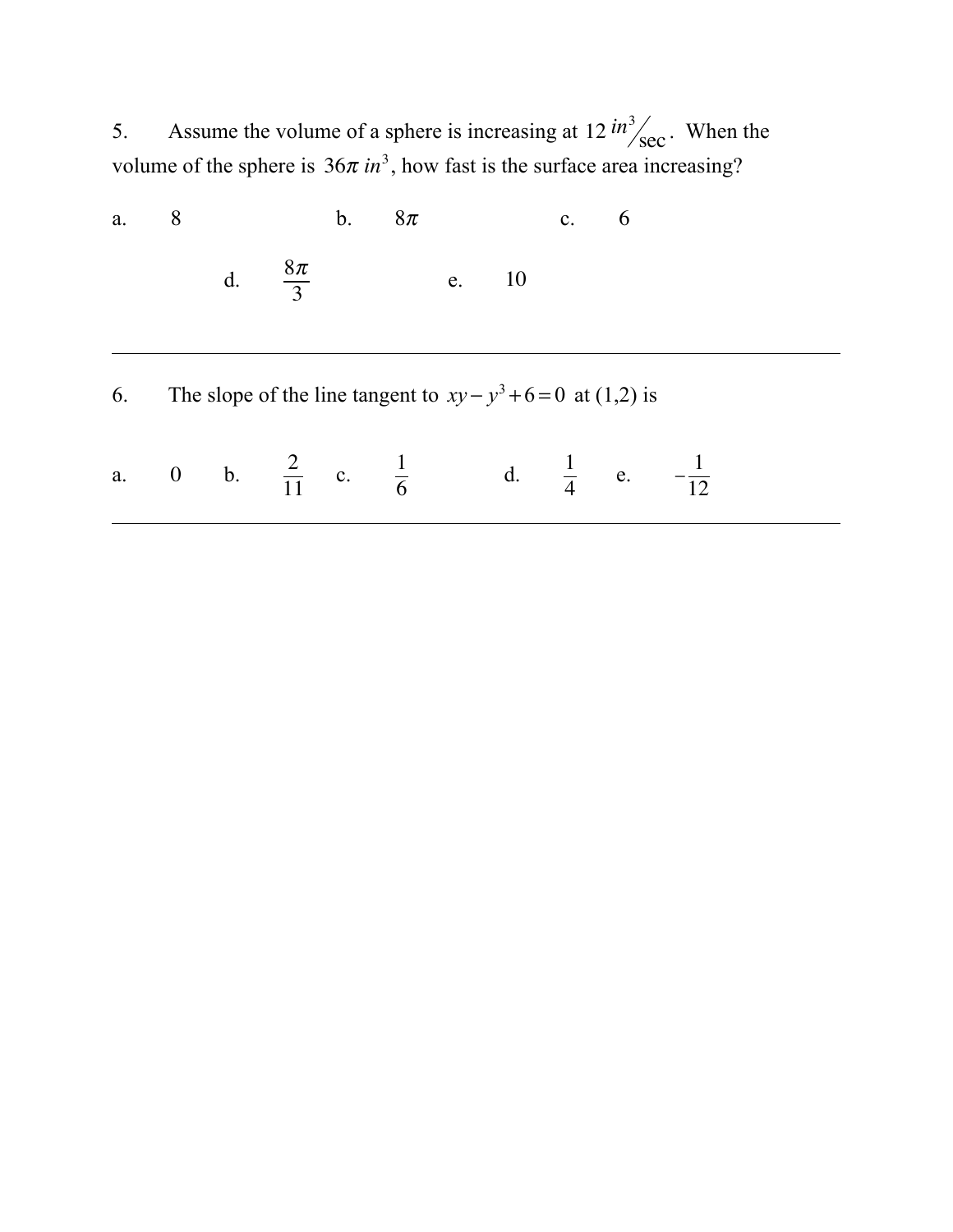7. 
$$
\frac{d}{dx}\left[8x^3 + 7x^2 - \frac{4}{3}x^{\frac{3}{2}} + e - \frac{5}{\sqrt[7]{x^5}} + \frac{2}{x}\right]
$$

Let  $y = e^{2\ln x} + \sin^{-1}(\cos 2x)$ . Find y'. 8.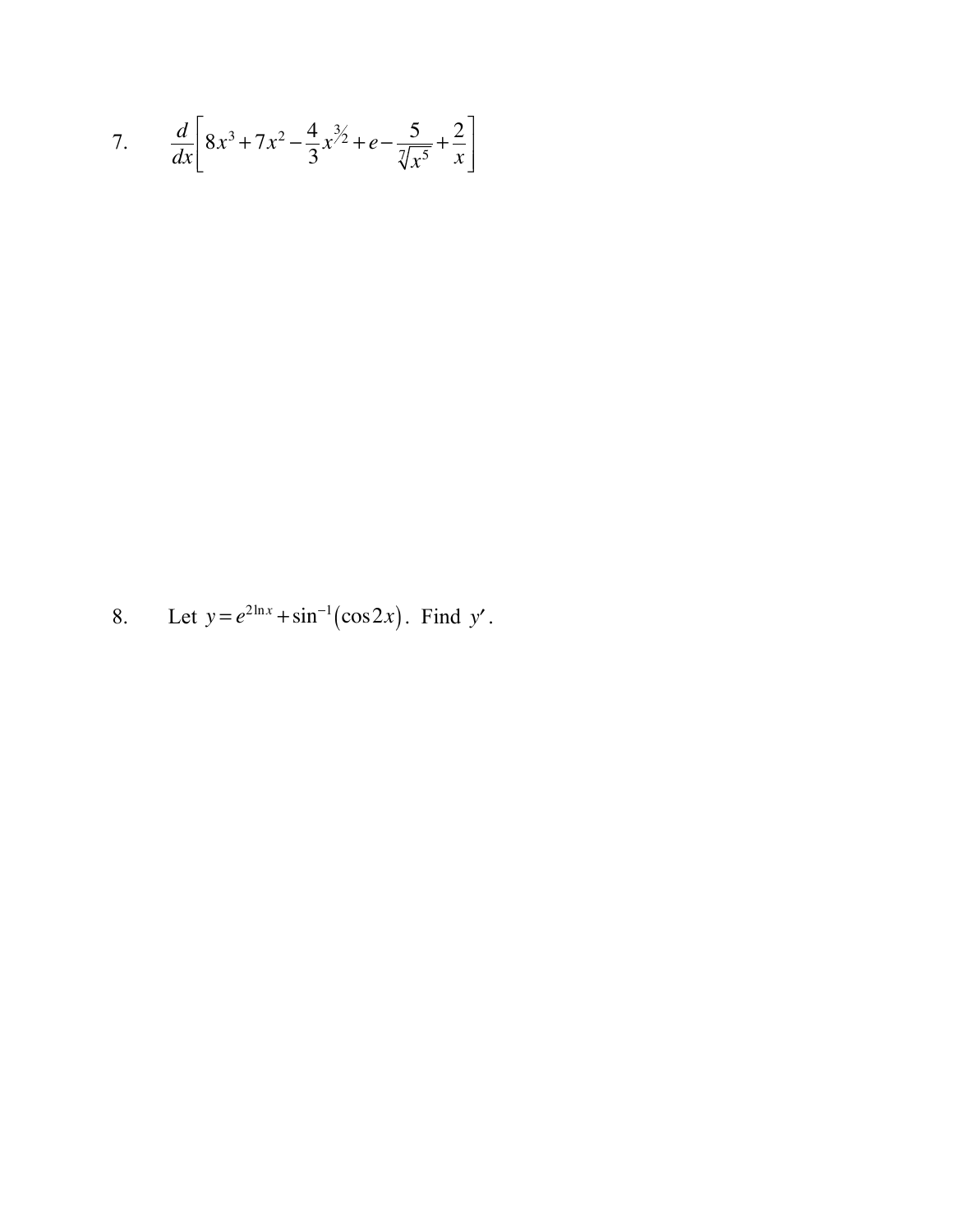9. If 
$$
4x^2 + 9y^2 = 36
$$
, find  $\frac{d^2y}{dx^2}$  in lowest terms.

10. 
$$
f(x) = \ln(x^3 + 6x - 2)
$$
; find  $f''(x)$ .